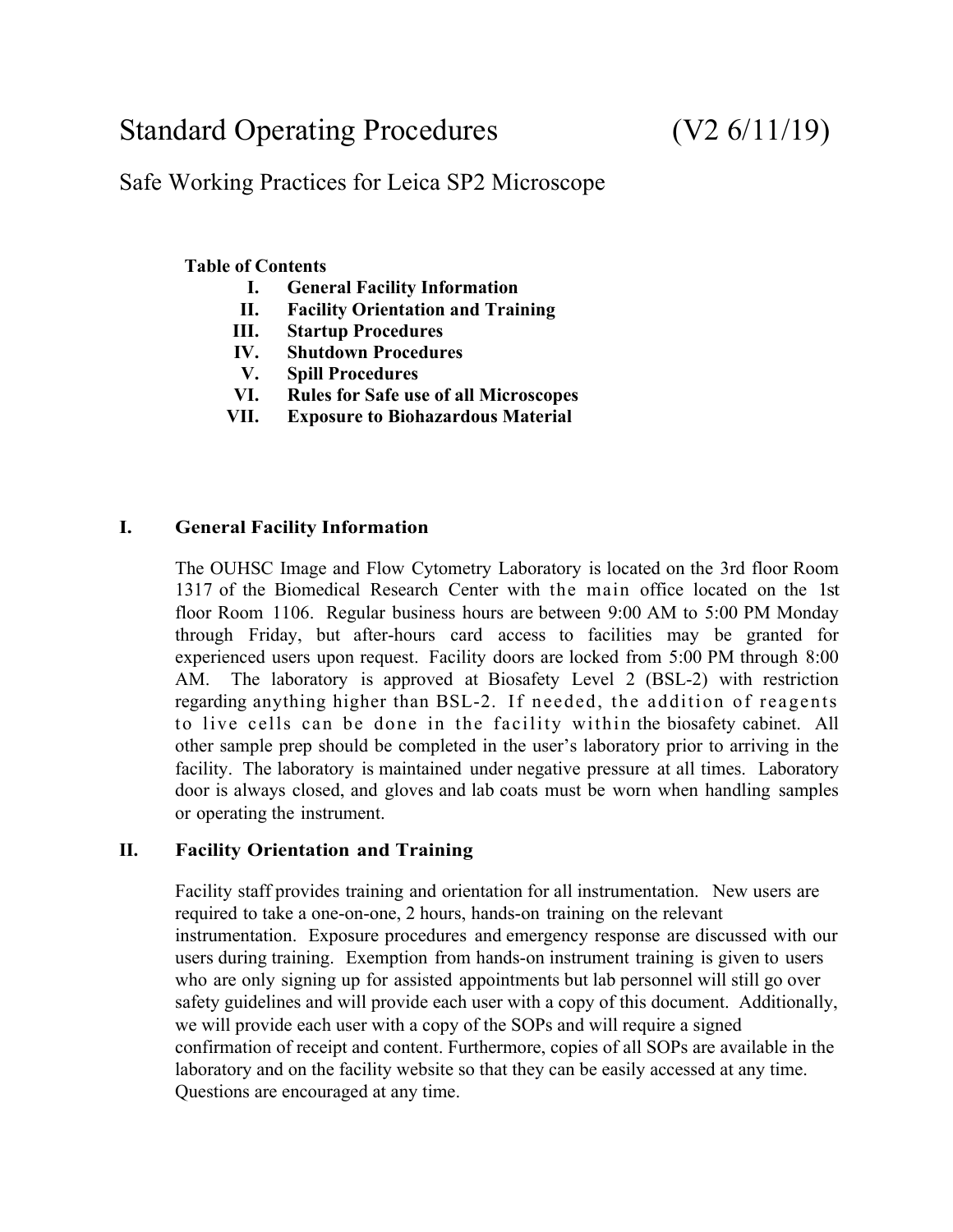#### **III. Startup Procedures (more detailed procedures are also included in a separate document)\***

- 1. Check to make sure that the work area is clear of all unnecessary clutter and any sharp objects are in safe locations.
- 2. Turn on the microscope at the Leica power source on the floor.
- 3. Turn on the scanner, all the fans, and all lasers needed on the desktop.
- 4. Turn on the Excite mercury lamp on the floor.
- *5.* Log on to the computer (PI:user with no password) and start the Leica software(expect a five minute delay for the software to initialize).
- *6.* Load the settings as described in the operation specific guide.
- 7. Staff will assist users for building new experiment settings during assisted appointments only.
- 8. **Users are to report any suspected damage to the instrument prior to running. If there is any damage found after usage, you may be held accountable!**

#### **IV. Shutdown Procedures**

- 1. Export your data to an **encrypted storage device** from the user's images folder shortcut on the desktop. **Encrypted storage devices that have been scanned for viruses are required for use on all core facility computers.**
- 2. Check the web calendar to see if there is anyone using the instrument for the day.
	- **a. If you are the last user- you are required to correctly shutdown the Leica SP2!**
		- **i. Wait 5 minutes before turning off the laser cooling fans allow the PC power** to **remain on** (red switch on the far right).
		- **ii.** Close the program and turn off the scanner, all of the lasers, and the Excite lamp.
	- **b. If you are not the last user-** log out, but leave everything turned on.
- 3. Wipe all surfaces and objectives with 70% ethanol.
- 4. Discard all sample material into the biohazard container or package this material as needed for safe transport. Wipe down the container used for transportation after handling it with gloves.
- 5. Wipe down counter top with 70% ETOH or ConFLIKT.
- 6. All user and staff must remove gloves, then wash and sanitize hands before leaving the laboratory or touching other non-instrument items in the lab (i.e. phone, scheduling computer, doorhandles, etc.).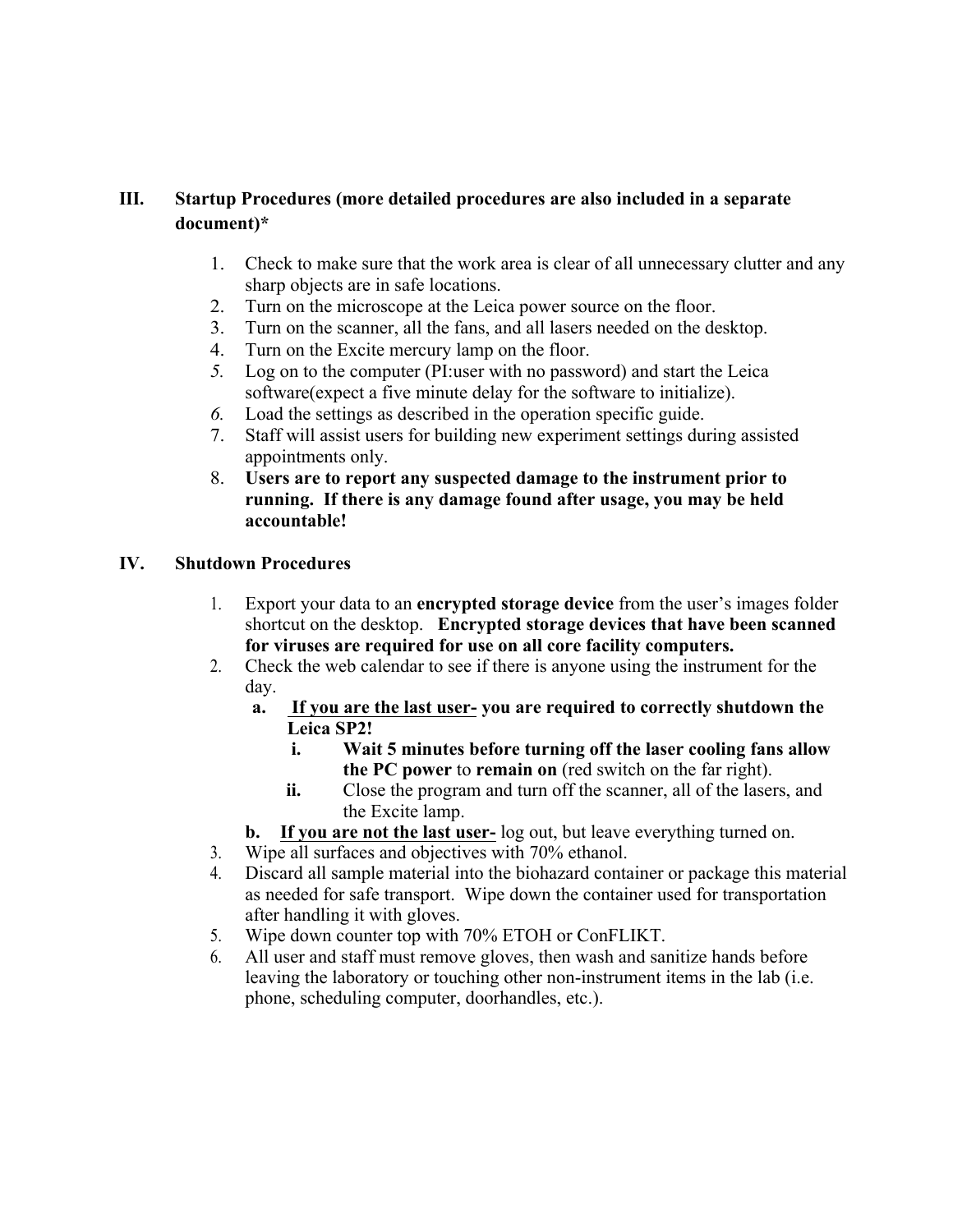#### **V. Spill Procedures**

Microscope surfaces are wiped with 70% ETOH or ConFLIKT, left on surface for 5 minutes followed by a water rinse with deionized water. Large spills on microscope working surfaces are cleaned with 70% ETOH or ConFLIKT. We require all users to follow guidelines in our spill protocol when working at our facility. Spill kits are provided in the laboratory. The 70% ETOH or ConFLIKT is provided on all bench-tops. PPE (gloves) and other items used for clean up should be properly disposed of in biohazard containers after cleaning of a spill.

#### **VI. Rules for Safe Use of all Microscopes:**

The OUHSC Core Facility for Flow Cytometry and Imaging operates as a BSL-2 laboratory. The rules below are reviewed and revised as necessary and each facility user is responsible for reviewing them on a regular basis to insure compliance. The rules for safe use of BSL-2 materials and instruments exposed to BSL-2 materials can be found on the University IBC webpage using this link:

#### http://www.ouhsc.edu/ehso/labman/Section%206%20-%20Biological%20Safety.pdf

and

#### http://www.ouhsc.edu/ehso/policies/IDPolicy2010.pdf.pdf

**Reminder: Gloves and lab coats are to always be worn** while operating all instruments or use of instrument computers and during the handling of all samples within the Flow Cytometry and Imaging Facility as there are significant chemical hazard risks involved with many of the stains and fixation methods used for most samples used within this facility.

**Never** touch door handles or telephone receivers with gloved hands! Contamination of these surfaces pose a danger to unwary users. **Gloves and lab coats must always be assumed to be contaminated** with chemical and biological material.

No eating, drinking, smoking, or applying cosmetics in the Flow Cytometry and Imaging Facility.

#### **VII. Exposure to Biohazardous Material**

All employees with occupational exposure to human blood, tissues, or cell lines are required to take the online EHSO bloodborne pathogen training course at the time of assignment to tasks where occupational exposure may take place, when changes affect employees' occupational exposure, and at least annually thereafter. The hepatitis B vaccine should be made available to all employees who have occupational exposure to